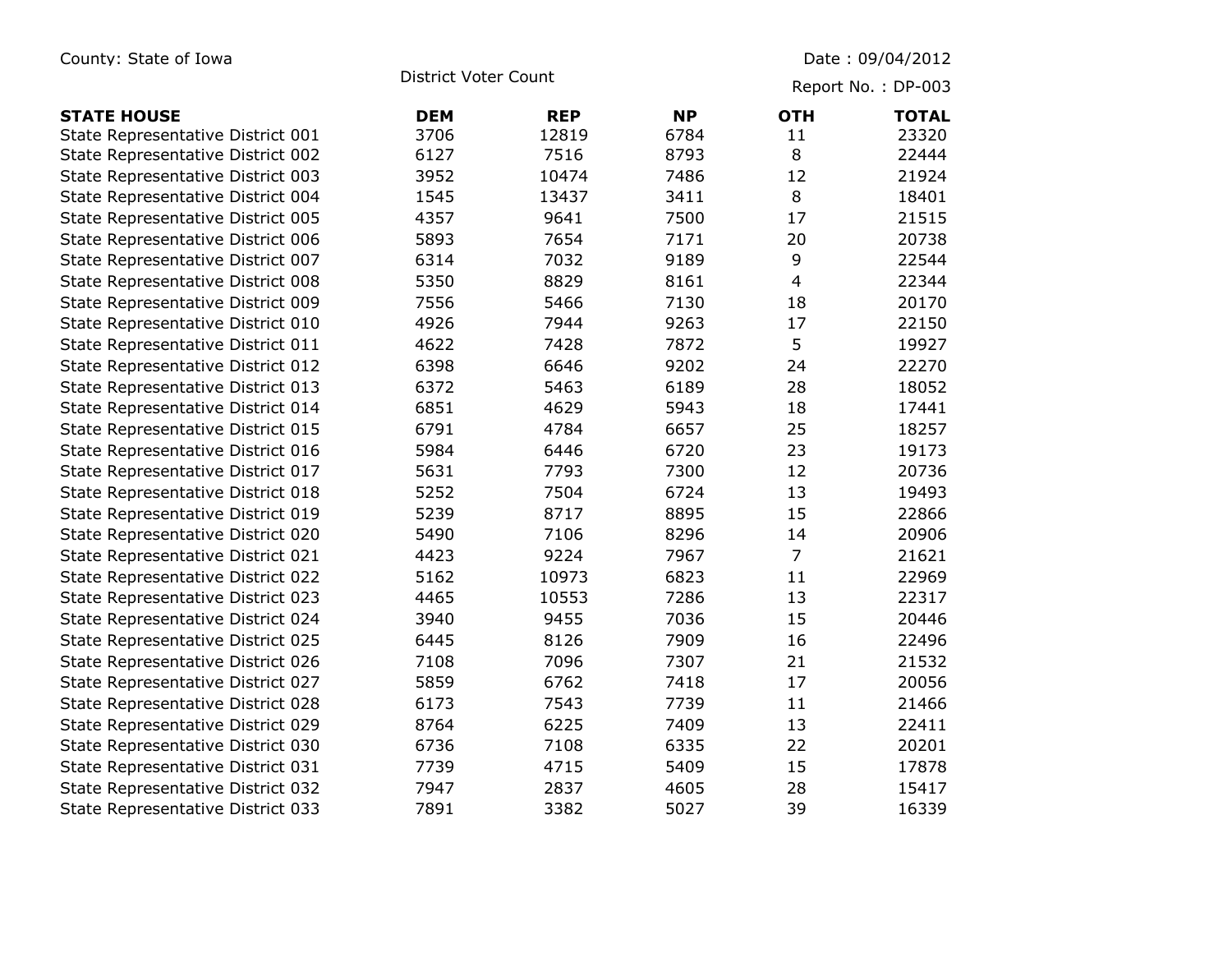| County: State of Iowa             |                      |            | Date: 09/04/2012 |                |                    |
|-----------------------------------|----------------------|------------|------------------|----------------|--------------------|
|                                   | District Voter Count |            |                  |                | Report No.: DP-003 |
| <b>STATE HOUSE</b>                | <b>DEM</b>           | <b>REP</b> | <b>NP</b>        | <b>OTH</b>     | <b>TOTAL</b>       |
| State Representative District 034 | 8646                 | 3933       | 5537             | 50             | 18166              |
| State Representative District 035 | 7930                 | 2351       | 4263             | 32             | 14576              |
| State Representative District 036 | 9585                 | 5441       | 5832             | 38             | 20896              |
| State Representative District 037 | 5771                 | 9098       | 6671             | 26             | 21566              |
| State Representative District 038 | 6505                 | 6835       | 6193             | 23             | 19556              |
| State Representative District 039 | 5746                 | 8909       | 6698             | 28             | 21381              |
| State Representative District 040 | 6715                 | 8069       | 5941             | 22             | 20747              |
| State Representative District 041 | 10749                | 5408       | 5298             | 50             | 21505              |
| State Representative District 042 | 6850                 | 7834       | 6326             | 34             | 21044              |
| State Representative District 043 | 7166                 | 8402       | 5639             | 13             | 21220              |
| State Representative District 044 | 4836                 | 8423       | 8891             | 11             | 22161              |
| State Representative District 045 | 7460                 | 5586       | 8743             | 69             | 21858              |
| State Representative District 046 | 7345                 | 5699       | 8753             | 90             | 21887              |
| State Representative District 047 | 6784                 | 7003       | 8518             | 24             | 22329              |
| State Representative District 048 | 6349                 | 7401       | 8361             | 14             | 22125              |
| State Representative District 049 | 5066                 | 7550       | 8533             | 18             | 21167              |
| State Representative District 050 | 4314                 | 9504       | 7546             | 16             | 21380              |
| State Representative District 051 | 5919                 | 6627       | 8286             | 13             | 20845              |
| State Representative District 052 | 6763                 | 5493       | 9215             | 8              | 21479              |
| State Representative District 053 | 7678                 | 4992       | 9304             | 10             | 21984              |
| State Representative District 054 | 4487                 | 8874       | 8184             | 12             | 21557              |
| State Representative District 055 | 5943                 | 6987       | 7288             | 24             | 20242              |
| State Representative District 056 | 5397                 | 7424       | 7940             | $\overline{7}$ | 20768              |
| State Representative District 057 | 7637                 | 5935       | 8459             | 16             | 22047              |
| State Representative District 058 | 8360                 | 4873       | 9563             | 15             | 22811              |
| State Representative District 059 | 6133                 | 5665       | 8241             | 52             | 20091              |
| State Representative District 060 | 6286                 | 7530       | 8471             | 16             | 22303              |
| State Representative District 061 | 7367                 | 4323       | 7635             | 11             | 19336              |
| State Representative District 062 | 9533                 | 2641       | 7180             | 14             | 19368              |
| State Representative District 063 | 5415                 | 6910       | 9928             | 12             | 22265              |
| State Representative District 064 | 6076                 | 4875       | 8520             | $\mathsf 9$    | 19480              |
| State Representative District 065 | 9625                 | 5058       | 7168             | 41             | 21892              |
| State Representative District 066 | 7697                 | 6618       | 7884             | 32             | 22231              |